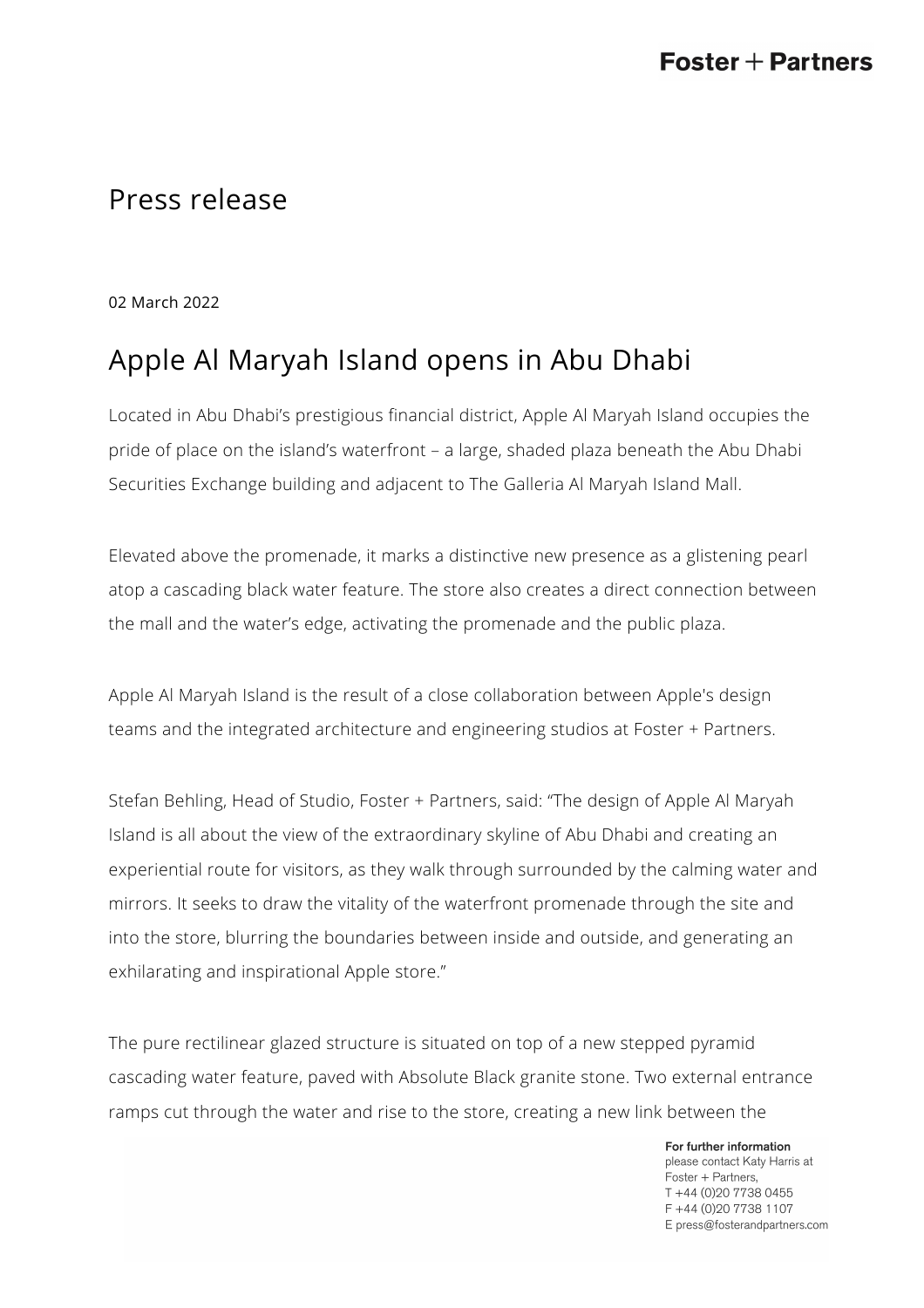## $\textsf{Foster}+\textsf{Partners}$

promenade, store and mall. The same granite continues seamlessly inside the store, drawing life from the promenade into the store.

Visitors from the mall enter through a mirrored stainless-steel portal, enveloped by the sights and sounds of the water jets that cascade down over the exterior glass walls. The water droplets catch the light and shimmer as they run over the milled glass surface. A 72-foot-long (22-metre) jointless stretched mirror foil ceiling adds drama to the space – a single uninterrupted plane that creates a kaleidoscopic effect, with the water falling down the walls, and reflections travelling infinitely up towards the sky.

The light-filled glazed interior boasts panoramic views of the coastline and the city of Abu Dhabi beyond. Internally, the store is laid out on a single level. The Forum is located towards the east, with Apple Avenues flanking the northern and southern ends of the store. Display tables are nestled amongst the Ficus trees, adding greenery to the interior.

The generous 19-foot (5.75-metre) floor-to-ceiling height lends a sense of spaciousness, with the stretched gold fabric ceiling enhancing the acoustics of the space. Lighting is subtly incorporated into the avenues to illuminate the metallic ceiling at night, filtering through the leaves of the Ficus trees and casting theatrical, dappled shadows on the surface above.

Both avenues act as freestanding pieces of furniture, while simultaneously functioning as the vertical walls of the two staircases behind them. Their timber panelling travels down the staircases to the Boardroom below, creating a unified language across both levels.

The project is one of the first in the region to have radiant floor system combined with displacement ventilation to help cool the building.

> For further information please contact Katy Harris at Foster + Partners, T +44 (0)20 7738 0455 F +44 (0) 20 7738 1107 E press@fosterandpartners.com